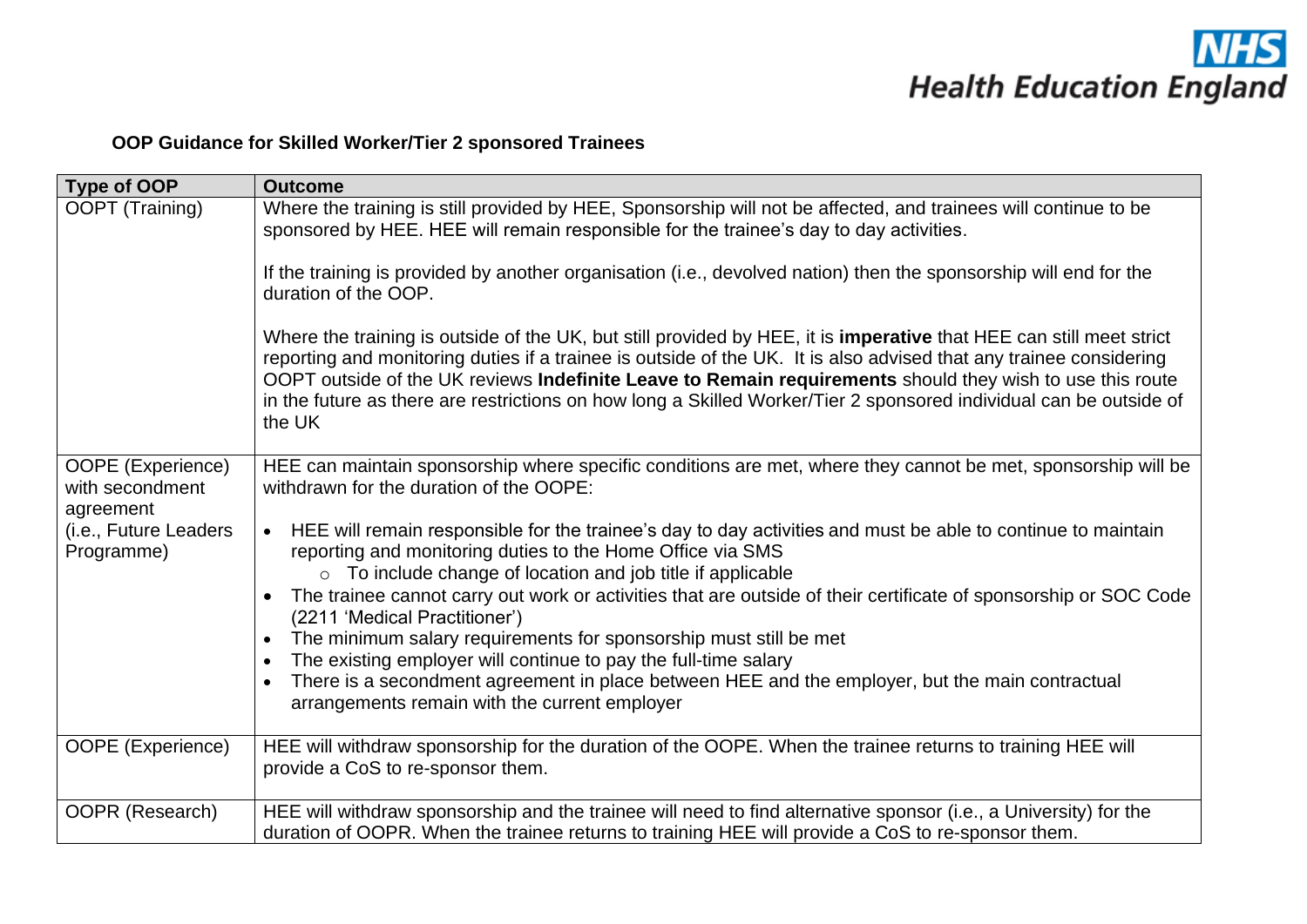

| OOPC (Career | HEE will withdraw sponsorship for the duration of the OOPC. When the trainee returns to training HEE will                                      |
|--------------|------------------------------------------------------------------------------------------------------------------------------------------------|
| Break) *     | provide a CoS to re-sponsor them.                                                                                                              |
| OOPP (Pause) | HEE will withdraw sponsorship for the duration of the OOPP. When the trainee returns to training HEE will<br>provide a CoS to re-sponsor them. |

*Please note from the 1st of January 2021 the 'cooling off period' no longer applies*

### **Reporting OOP to the Home Office**

Where an OOP has been agreed and the above has been followed, it is critical that this information is sent to the Overseas Sponsorship Team [\(sponsorship@hee.nhs.uk\)](mailto:sponsorship@hee.nhs.uk) within **5 working days** of the change so that this can either be reported to the Home Office or for sponsorship to be withdrawn in a timely manner.

# **\*Unpaid leave during sponsorship** (quoted from [Policy guidance\)](https://assets.publishing.service.gov.uk/government/uploads/system/uploads/attachment_data/file/946055/2020-12-17_Sponsor-guidance-Part-2-sponsor-a-worker-12-20_v1.0.pdf)

S4.10 Sponsored workers can take short periods of unpaid leave but, unless an exception applies, you must stop sponsoring a worker who is absent from work **without pay for more than 4 weeks** in total in any calendar year (1 January to 31 December).

#### Exceptions: permissible absences

S4.13 When calculating whether the worker has been absent without pay for more than 4 weeks, the following types of absence are disregarded and do not count towards the 4 weeks:

- statutory maternity leave
- statutory paternity leave
- statutory parental leave
- statutory shared parental leave
- statutory adoption leave
- sick leave
- assisting with a national or international humanitarian or environmental crisis, provided you agreed to the absence for that purpose
- taking part in legally organised industrial action